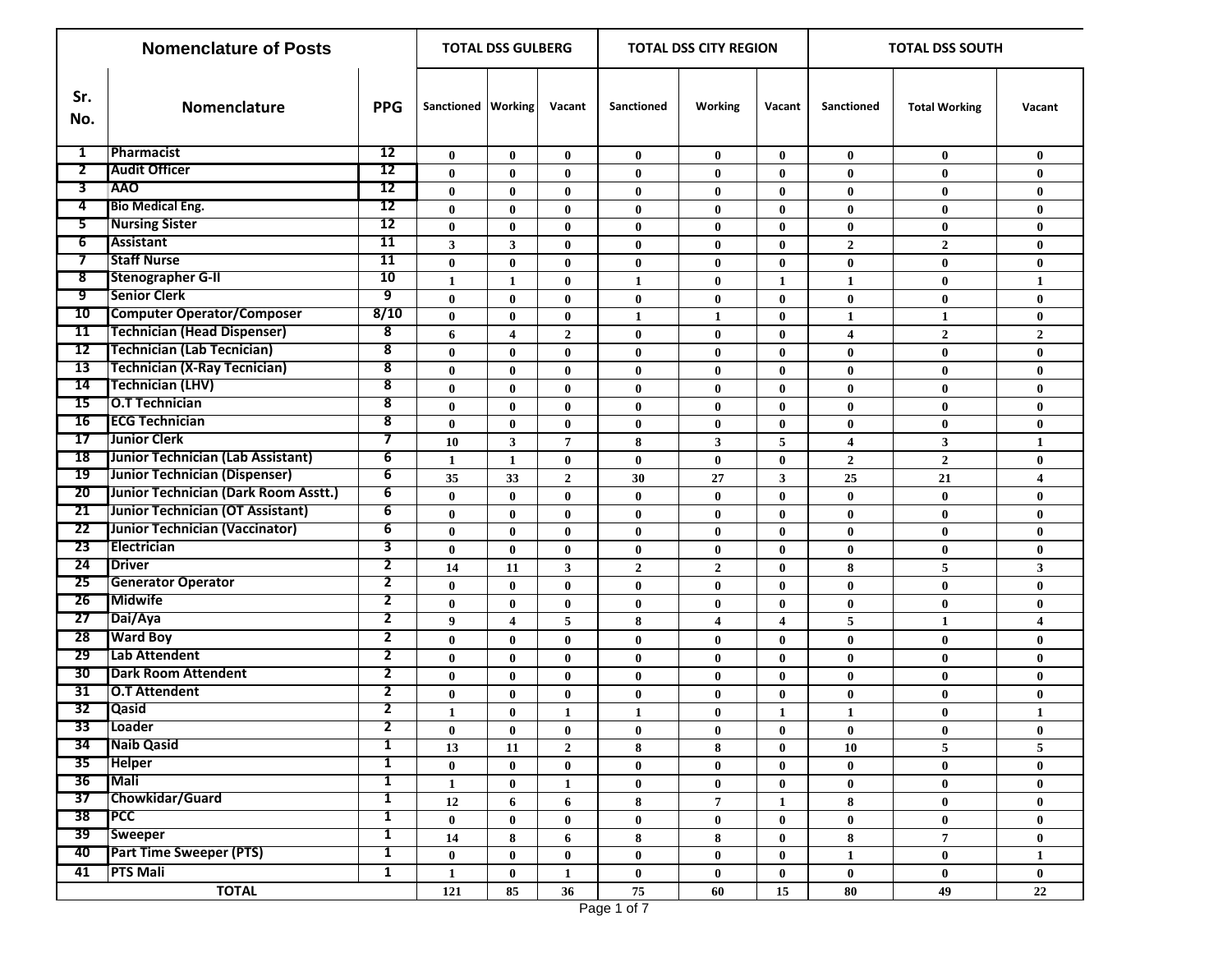|                | <b>Nomenclature of Posts</b>         |                         | <b>TOTAL DSS Sahiwal</b> |                      |                         | <b>Total DSS Shahdara</b> |                         | <b>Total DSS Sheikhupt</b> |                         |                         |
|----------------|--------------------------------------|-------------------------|--------------------------|----------------------|-------------------------|---------------------------|-------------------------|----------------------------|-------------------------|-------------------------|
| Sr.<br>No.     | Nomenclature                         | <b>PPG</b>              | <b>Sanctioned</b>        | <b>Total Working</b> | Vacant                  | Sanctioned                | <b>Total Working</b>    | Vacant                     | Sanctioned              | <b>Total Working</b>    |
| 1              | <b>Pharmacist</b>                    | 12                      | $\mathbf{0}$             | $\bf{0}$             | $\bf{0}$                | $\mathbf{0}$              | $\bf{0}$                | $\bf{0}$                   | $\bf{0}$                | $\bf{0}$                |
| $\overline{2}$ | <b>Audit Officer</b>                 | 12                      | $\mathbf{0}$             | $\bf{0}$             | $\bf{0}$                | $\bf{0}$                  | $\bf{0}$                | $\mathbf 0$                | $\bf{0}$                | $\bf{0}$                |
| 3              | <b>AAO</b>                           | 12                      | $\bf{0}$                 | $\bf{0}$             | $\bf{0}$                | $\bf{0}$                  | $\bf{0}$                | $\bf{0}$                   | $\bf{0}$                | $\bf{0}$                |
| 4              | <b>Bio Medical Eng.</b>              | 12                      | $\bf{0}$                 | $\bf{0}$             | $\bf{0}$                | $\bf{0}$                  | $\bf{0}$                | $\bf{0}$                   | $\mathbf 0$             | $\bf{0}$                |
| 5.             | <b>Nursing Sister</b>                | 12                      | $\bf{0}$                 | $\bf{0}$             | $\bf{0}$                | $\bf{0}$                  | $\bf{0}$                | $\bf{0}$                   | $\bf{0}$                | $\bf{0}$                |
| 6              | <b>Assistant</b>                     | 11                      | $\bf{0}$                 | $\bf{0}$             | $\bf{0}$                | $\overline{2}$            | $\mathbf{2}$            | $\bf{0}$                   | $\bf{0}$                | $\bf{0}$                |
| $\tau$         | <b>Staff Nurse</b>                   | 11                      | $\bf{0}$                 | $\bf{0}$             | $\bf{0}$                | $\bf{0}$                  | $\bf{0}$                | $\bf{0}$                   | $\bf{0}$                | $\bf{0}$                |
| $8^-$          | <b>Stenographer G-II</b>             | 10                      | $\bf{0}$                 | $\mathbf{0}$         | $\bf{0}$                | 1                         | $\bf{0}$                | $\mathbf{1}$               | $\bf{0}$                | $\bf{0}$                |
| ஏ              | <b>Senior Clerk</b>                  | 9                       | $\bf{0}$                 | $\bf{0}$             | $\bf{0}$                | $\bf{0}$                  | $\bf{0}$                | $\bf{0}$                   | $\bf{0}$                | $\bf{0}$                |
| 10             | <b>Computer Operator/Composer</b>    | 8/10                    | $\bf{0}$                 | $\bf{0}$             | $\bf{0}$                | $\mathbf{1}$              | $\mathbf{1}$            | $\bf{0}$                   | $\bf{0}$                | $\bf{0}$                |
| 11             | <b>Technician (Head Dispenser)</b>   | 8                       | 5                        | 5                    | $\bf{0}$                | 3                         | $\bf{0}$                | $\mathbf{3}$               | $\mathbf{2}$            | $\bf{0}$                |
| 12             | <b>Technician (Lab Tecnician)</b>    | 8                       | $\bf{0}$                 | $\bf{0}$             | $\bf{0}$                | $\bf{0}$                  | $\bf{0}$                | $\bf{0}$                   | $\bf{0}$                | $\bf{0}$                |
| 13             | <b>Technician (X-Ray Tecnician)</b>  | $\overline{\mathbf{8}}$ | $\bf{0}$                 | $\bf{0}$             | $\bf{0}$                | $\bf{0}$                  | $\bf{0}$                | $\bf{0}$                   | $\bf{0}$                | $\bf{0}$                |
| 14             | <b>Technician (LHV)</b>              | 8                       | $\bf{0}$                 | $\bf{0}$             | $\bf{0}$                | $\bf{0}$                  | $\bf{0}$                | $\bf{0}$                   | $\boldsymbol{0}$        | $\bf{0}$                |
| 15             | <b>O.T Technician</b>                | 8                       | $\bf{0}$                 | $\bf{0}$             | $\bf{0}$                | $\bf{0}$                  | $\bf{0}$                | $\bf{0}$                   | $\mathbf 0$             | $\bf{0}$                |
| 16             | <b>ECG Technician</b>                | 8                       | $\bf{0}$                 | $\bf{0}$             | $\bf{0}$                | $\mathbf{0}$              | $\bf{0}$                | $\bf{0}$                   | $\bf{0}$                | $\bf{0}$                |
| 17             | Junior Clerk                         | 7                       | $\mathbf{2}$             | $\mathbf{1}$         | $\mathbf{1}$            | 12                        | $\overline{7}$          | 5                          | $\mathbf{2}$            | 1                       |
| 18             | Junior Technician (Lab Assistant)    | 6                       | $\mathbf{1}$             | $\mathbf{1}$         | $\bf{0}$                | $\mathbf{2}$              | $\mathbf{2}$            | $\bf{0}$                   | $\bf{0}$                | $\bf{0}$                |
| 19             | Junior Technician (Dispenser)        | 6                       | 27                       | 25                   | $\overline{2}$          | 39                        | 37                      | $\overline{2}$             | 16                      | 15                      |
| $20-1$         | Junior Technician (Dark Room Asstt.) | 6                       | $\bf{0}$                 | $\bf{0}$             | $\bf{0}$                | $\bf{0}$                  | $\bf{0}$                | $\bf{0}$                   | $\bf{0}$                | $\bf{0}$                |
| 21             | Junior Technician (OT Assistant)     | $6\overline{6}$         | $\bf{0}$                 | $\bf{0}$             | $\bf{0}$                | $\bf{0}$                  | $\bf{0}$                | $\bf{0}$                   | $\bf{0}$                | $\bf{0}$                |
| 22             | Junior Technician (Vaccinator)       | 6                       | $\bf{0}$                 | $\bf{0}$             | $\bf{0}$                | $\bf{0}$                  | $\bf{0}$                | $\bf{0}$                   | $\bf{0}$                | $\bf{0}$                |
| 23             | Electrician                          | 3                       | $\bf{0}$                 | $\bf{0}$             | $\bf{0}$                | $\bf{0}$                  | $\bf{0}$                | $\bf{0}$                   | $\bf{0}$                | $\bf{0}$                |
| 24             | <b>Driver</b>                        | $\overline{\mathbf{2}}$ | 7                        | $\overline{7}$       | $\bf{0}$                | 5                         | 4                       | $\mathbf{1}$               | 3                       | $\mathbf{3}$            |
| 25             | <b>Generator Operator</b>            | 2                       | $\bf{0}$                 | $\bf{0}$             | $\bf{0}$                | $\bf{0}$                  | $\bf{0}$                | $\bf{0}$                   | $\bf{0}$                | $\bf{0}$                |
| 26             | <b>Midwife</b>                       | $\overline{2}$          | $\bf{0}$                 | $\bf{0}$             | $\bf{0}$                | $\bf{0}$                  | $\bf{0}$                | $\bf{0}$                   | $\bf{0}$                | $\bf{0}$                |
| 27             | Dai/Aya                              | $\overline{2}$          | 6                        | 1                    | 5                       | 11                        | $\overline{\mathbf{4}}$ | $\overline{7}$             | 5                       | 1                       |
| 28             | <b>Ward Boy</b>                      | $\mathbf{2}$            | $\bf{0}$                 | $\bf{0}$             | $\bf{0}$                | $\bf{0}$                  | $\bf{0}$                | $\bf{0}$                   | $\bf{0}$                | $\bf{0}$                |
| 29             | Lab Attendent                        | 2                       | $\bf{0}$                 | $\bf{0}$             | $\bf{0}$                | $\bf{0}$                  | $\bf{0}$                | $\bf{0}$                   | $\mathbf 0$             | $\bf{0}$                |
| 30             | <b>Dark Room Attendent</b>           | $\overline{\mathbf{c}}$ | $\bf{0}$                 | $\bf{0}$             | $\bf{0}$                | $\bf{0}$                  | $\bf{0}$                | $\bf{0}$                   | $\bf{0}$                | $\bf{0}$                |
| 31             | O.T Attendent                        | 2                       | $\bf{0}$                 | $\bf{0}$             | $\bf{0}$                | $\bf{0}$                  | $\bf{0}$                | $\bf{0}$                   | $\bf{0}$                | $\bf{0}$                |
| 32             | Qasid                                | 2                       | $\bf{0}$                 | $\bf{0}$             | $\bf{0}$                | $\mathbf{1}$              | $\bf{0}$                | $\mathbf{1}$               | $\bf{0}$                | $\bf{0}$                |
|                | 33 Loader                            | 2                       | $\bf{0}$                 | $\boldsymbol{0}$     | $\bf{0}$                | $\mathbf{1}$              | $\bf{0}$                | $\mathbf{1}$               | $\pmb{0}$               | $\bf{0}$                |
|                | 34 Naib Qasid                        | $\overline{\mathbf{1}}$ | 9                        | 9                    | $\bf{0}$                | 12                        | 8                       | $\overline{4}$             | $\overline{\mathbf{4}}$ | 3 <sup>1</sup>          |
| 35             | <b>Helper</b>                        | $\mathbf{1}$            | $\bf{0}$                 | $\bf{0}$             | $\bf{0}$                | $\bf{0}$                  | $\bf{0}$                | $\bf{0}$                   | $\bf{0}$                | $\bf{0}$                |
| 36             | Mali                                 | 1                       | $\bf{0}$                 | $\bf{0}$             | $\bf{0}$                | $\mathbf{1}$              | $\mathbf{1}$            | $\bf{0}$                   | $\bf{0}$                | $\bf{0}$                |
| 37             | Chowkidar/Guard                      | $\mathbf{1}$            | 9                        | 4                    | $\overline{\mathbf{5}}$ | $12\,$                    | 9                       | $\mathbf{3}$               | 5                       | $\overline{\mathbf{4}}$ |
| 38             | <b>PCC</b>                           | $\mathbf{1}$            | $\mathbf{3}$             | $\mathbf{3}$         | $\bf{0}$                | $\overline{\mathbf{4}}$   | $\mathbf{1}$            | $\mathbf{3}$               | $\mathbf{3}$            | $\mathbf{1}$            |
|                | 39 Sweeper                           | $\mathbf{1}$            | 11                       | $\mathbf{3}$         | 8                       | 13                        | 10                      | $\mathbf{3}$               | $\overline{7}$          | 5                       |
| $40-1$         | <b>Part Time Sweeper (PTS)</b>       | 1                       | $\bf{0}$                 | $\bf{0}$             | $\bf{0}$                | $\mathbf{1}$              | $\mathbf{0}$            | $\mathbf{1}$               | $\overline{\mathbf{2}}$ | $\mathbf{0}$            |
| 41             | <b>PTS Mali</b>                      | $\mathbf{1}$            | $\bf{0}$                 | $\bf{0}$             | $\bf{0}$                | $\mathbf{0}$              | $\bf{0}$                | $\bf{0}$                   | $\mathbf{1}$            | $\mathbf{1}$            |
|                | <b>TOTAL</b>                         |                         | 80                       | 59                   | 21                      | 121                       | 86                      | $35\,$                     | 50                      | 34                      |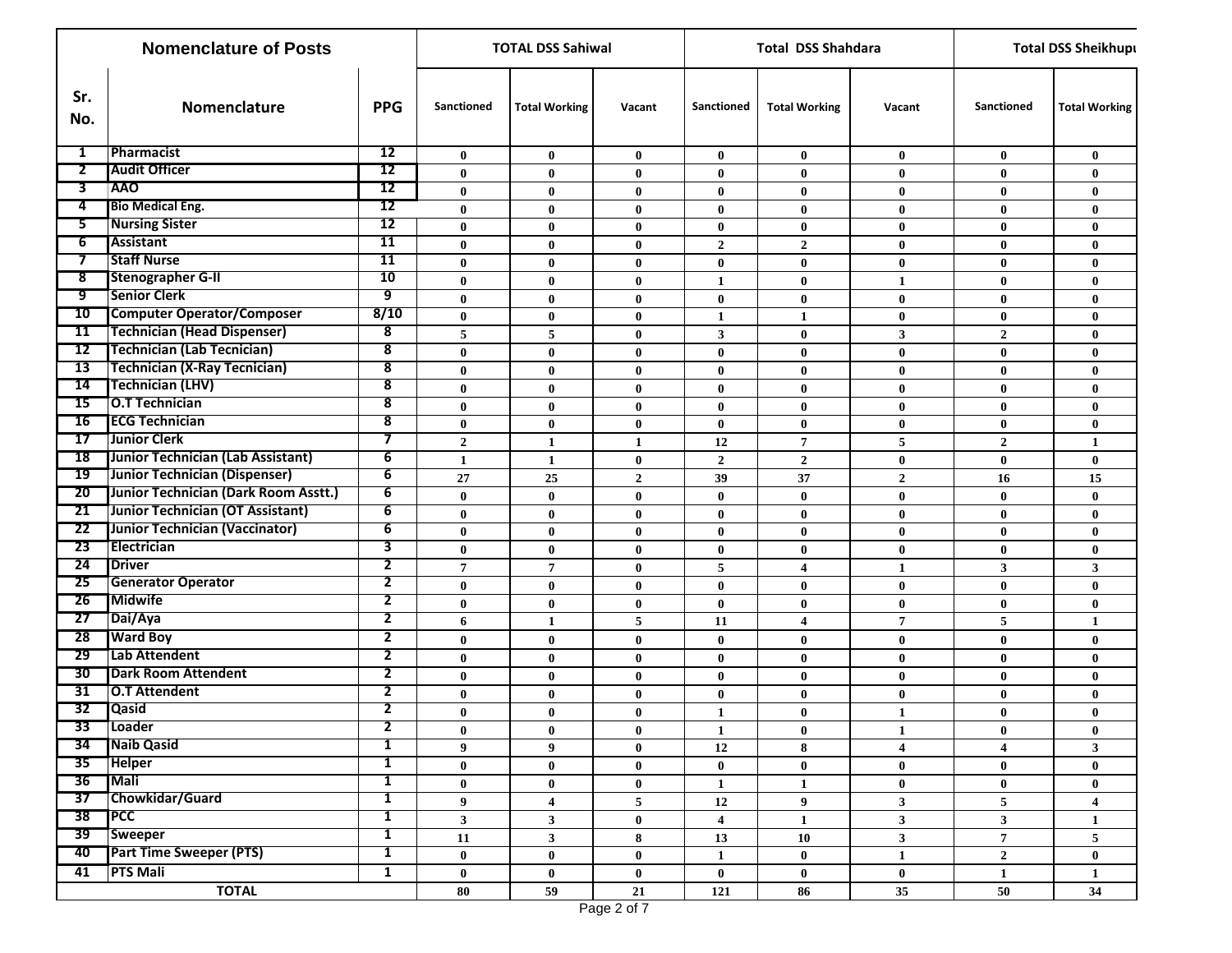| <b>Nomenclature of Posts</b> |                                                                          |                                                    | ura                      | <b>TOTAL DSS GUJRANWALA</b> |                      |                         |                         | <b>Total DSS Sialkot</b> |                         | <b>TOTAL DSS GUJRAT</b> |                         |                         |
|------------------------------|--------------------------------------------------------------------------|----------------------------------------------------|--------------------------|-----------------------------|----------------------|-------------------------|-------------------------|--------------------------|-------------------------|-------------------------|-------------------------|-------------------------|
| Sr.<br>No.                   | <b>Nomenclature</b>                                                      | <b>PPG</b>                                         | Vacant                   | Sanctioned                  | Total<br>Working     | Vacant                  | <b>Sanctioned</b>       | Total<br>Working         | Vacant                  | Sanctioned              | Total<br>Working        | Vacant                  |
| $\mathbf{1}$                 | Pharmacist                                                               | 12                                                 | $\bf{0}$                 | $\bf{0}$                    | $\bf{0}$             | $\bf{0}$                | $\bf{0}$                | $\bf{0}$                 | $\bf{0}$                | $\bf{0}$                | $\bf{0}$                | $\bf{0}$                |
| $\overline{2}$               | <b>Audit Officer</b>                                                     | 12                                                 | $\bf{0}$                 | $\bf{0}$                    | $\bf{0}$             | $\bf{0}$                | $\bf{0}$                | $\bf{0}$                 | $\bf{0}$                | $\bf{0}$                | $\mathbf{0}$            | $\bf{0}$                |
| 3                            | <b>AAO</b>                                                               | 12                                                 | $\bf{0}$                 | $\bf{0}$                    | $\bf{0}$             | $\bf{0}$                | $\bf{0}$                | $\bf{0}$                 | $\bf{0}$                | $\bf{0}$                | $\bf{0}$                | $\bf{0}$                |
| 4                            | <b>Bio Medical Eng.</b>                                                  | 12                                                 | $\mathbf{0}$             | $\bf{0}$                    | $\bf{0}$             | $\bf{0}$                | $\bf{0}$                | $\bf{0}$                 | $\bf{0}$                | $\bf{0}$                | $\mathbf{0}$            | $\bf{0}$                |
| 5.                           | <b>Nursing Sister</b>                                                    | 12                                                 | $\bf{0}$                 | $\bf{0}$                    | $\bf{0}$             | $\bf{0}$                | $\bf{0}$                | $\bf{0}$                 | $\bf{0}$                | $\bf{0}$                | $\bf{0}$                | $\bf{0}$                |
| 6                            | <b>Assistant</b>                                                         | 11                                                 | $\mathbf{0}$             | $\boldsymbol{2}$            | 1                    | $\mathbf{1}$            | $\bf{0}$                | $\bf{0}$                 | $\bf{0}$                | $\mathbf{1}$            | $\mathbf{1}$            | $\bf{0}$                |
| $\tau$                       | <b>Staff Nurse</b>                                                       | 11                                                 | $\bf{0}$                 | $\bf{0}$                    | $\bf{0}$             | $\bf{0}$                | $\bf{0}$                | $\bf{0}$                 | $\bf{0}$                | $\bf{0}$                | $\mathbf{0}$            | $\bf{0}$                |
| 8                            | <b>Stenographer G-II</b>                                                 | 10                                                 | $\bf{0}$                 | $\mathbf{1}$                | 1                    | $\bf{0}$                | $\mathbf{1}$            | 1                        | $\bf{0}$                | $\mathbf{1}$            | $\bf{0}$                | 1                       |
| 9                            | <b>Senior Clerk</b>                                                      | 9                                                  | $\bf{0}$                 | $\mathbf{1}$                | $\mathbf{1}$         | $\bf{0}$                | $\bf{0}$                | $\bf{0}$                 | $\bf{0}$                | $\bf{0}$                | $\bf{0}$                | $\bf{0}$                |
| 10                           | <b>Computer Operator/Composer</b>                                        | 8/10                                               | $\bf{0}$                 | $\bf{0}$                    | $\bf{0}$             | $\bf{0}$                | $\mathbf{1}$            | $\bf{0}$                 | $\mathbf{1}$            | $\mathbf{1}$            | $\mathbf{1}$            | $\bf{0}$                |
| 11<br>12                     | <b>Technician (Head Dispenser)</b>                                       | 8                                                  | $\boldsymbol{2}$         | $\overline{7}$              | $\overline{7}$       | $\bf{0}$                | $\overline{\mathbf{3}}$ | 3                        | $\bf{0}$                | 5                       | $\overline{\mathbf{4}}$ | $\mathbf{1}$            |
| 13                           | <b>Technician (Lab Tecnician)</b><br><b>Technician (X-Ray Tecnician)</b> | $\overline{\mathbf{8}}$<br>$\overline{\mathbf{8}}$ | $\bf{0}$                 | $\bf{0}$                    | $\bf{0}$             | $\bf{0}$                | $\bf{0}$                | $\bf{0}$                 | $\bf{0}$                | $\bf{0}$                | $\bf{0}$                | $\bf{0}$                |
| 14                           | <b>Technician (LHV)</b>                                                  | $\overline{\mathbf{8}}$                            | $\bf{0}$                 | $\bf{0}$                    | $\bf{0}$             | $\bf{0}$                | $\bf{0}$                | $\bf{0}$                 | $\bf{0}$                | $\bf{0}$                | $\mathbf{0}$            | $\bf{0}$                |
| 15                           | <b>O.T Technician</b>                                                    | 8                                                  | $\bf{0}$                 | $\bf{0}$                    | $\bf{0}$             | $\bf{0}$                | $\bf{0}$                | $\bf{0}$                 | $\bf{0}$                | $\bf{0}$                | $\mathbf{0}$            | $\bf{0}$                |
| 16                           | <b>ECG Technician</b>                                                    | $\overline{\mathbf{8}}$                            | $\bf{0}$                 | $\bf{0}$                    | $\bf{0}$             | $\bf{0}$                | $\bf{0}$                | $\bf{0}$                 | $\bf{0}$                | $\bf{0}$                | $\mathbf{0}$            | $\bf{0}$                |
| 17                           | Junior Clerk                                                             | $\overline{7}$                                     | $\bf{0}$                 | $\bf{0}$                    | $\bf{0}$             | $\bf{0}$                | $\bf{0}$                | $\bf{0}$                 | $\bf{0}$                | $\bf{0}$                | $\bf{0}$                | $\bf{0}$                |
| <b>18</b>                    | Junior Technician (Lab Assistant)                                        | $\overline{6}$                                     | $\mathbf{1}$             | $\overline{\mathbf{4}}$     | $\mathbf{1}$         | $\mathbf{3}$            | $\overline{7}$          | 5                        | $\overline{2}$          | 6                       | 3                       | 3                       |
| 19                           | Junior Technician (Dispenser)                                            | $\overline{6}$                                     | $\bf{0}$                 | $\bf{0}$<br>30              | $\bf{0}$             | $\bf{0}$                | $\bf{0}$<br>28          | $\bf{0}$<br>27           | $\bf{0}$                | 4<br>30                 | 4<br>25                 | $\bf{0}$<br>5           |
| 20                           | Junior Technician (Dark Room Asstt.)                                     | 6                                                  | $\mathbf{1}$<br>$\bf{0}$ | $\bf{0}$                    | 28                   | $\mathbf 2$<br>$\bf{0}$ | $\bf{0}$                |                          | $\mathbf{1}$            |                         | $\mathbf{0}$            | $\bf{0}$                |
| 21                           | Junior Technician (OT Assistant)                                         | 6                                                  | $\bf{0}$                 | $\bf{0}$                    | $\bf{0}$<br>$\bf{0}$ | $\bf{0}$                | $\bf{0}$                | $\bf{0}$<br>$\bf{0}$     | $\bf{0}$<br>$\bf{0}$    | $\bf{0}$<br>$\bf{0}$    | $\bf{0}$                | $\bf{0}$                |
| 22                           | Junior Technician (Vaccinator)                                           | 6                                                  | $\bf{0}$                 | $\bf{0}$                    | $\bf{0}$             | $\bf{0}$                | $\bf{0}$                | $\bf{0}$                 | $\bf{0}$                | $\bf{0}$                | $\bf{0}$                | $\bf{0}$                |
| 23                           | Electrician                                                              | 3                                                  | $\bf{0}$                 | $\bf{0}$                    | $\bf{0}$             | $\bf{0}$                | $\bf{0}$                | $\bf{0}$                 | $\bf{0}$                | $\bf{0}$                | $\bf{0}$                | $\bf{0}$                |
| 24                           | <b>Driver</b>                                                            | $\overline{2}$                                     | $\bf{0}$                 | 6                           | 6                    | $\bf{0}$                | 5                       | $\overline{\mathbf{4}}$  | $\mathbf{1}$            | 6                       | 4                       | $\mathbf{2}$            |
| 25                           | <b>Generator Operator</b>                                                | $\overline{2}$                                     | $\bf{0}$                 | $\bf{0}$                    | $\bf{0}$             | $\bf{0}$                | $\bf{0}$                | $\bf{0}$                 | $\bf{0}$                | $\bf{0}$                | $\bf{0}$                | $\bf{0}$                |
| 26                           | <b>Midwife</b>                                                           | $\overline{2}$                                     | $\bf{0}$                 | $\bf{0}$                    | $\bf{0}$             | $\bf{0}$                | 1                       | 1                        | $\bf{0}$                | $\bf{0}$                | $\mathbf{0}$            | $\bf{0}$                |
| 27                           | Dai/Aya                                                                  | $\overline{2}$                                     | 4                        | $\overline{7}$              | 5                    | $\mathbf{2}$            | 9                       | $\overline{4}$           | 5                       | 6                       | 4                       | $\overline{2}$          |
| 28                           | <b>Ward Boy</b>                                                          | $\overline{2}$                                     | $\bf{0}$                 | $\bf{0}$                    | $\bf{0}$             | $\bf{0}$                | $\bf{0}$                | $\bf{0}$                 | $\bf{0}$                | $\bf{0}$                | $\mathbf{0}$            | $\bf{0}$                |
| 29                           | Lab Attendent                                                            | 2                                                  | $\bf{0}$                 | $\bf{0}$                    | $\bf{0}$             | $\bf{0}$                | $\bf{0}$                | $\bf{0}$                 | $\bf{0}$                | $\bf{0}$                | $\mathbf{0}$            | $\bf{0}$                |
| 30                           | <b>Dark Room Attendent</b>                                               | $\overline{2}$                                     | $\bf{0}$                 | $\bf{0}$                    | $\bf{0}$             | $\bf{0}$                | $\bf{0}$                | $\bf{0}$                 | $\bf{0}$                | $\bf{0}$                | $\mathbf{0}$            | $\bf{0}$                |
| 31                           | <b>O.T Attendent</b>                                                     | $\overline{2}$                                     | $\bf{0}$                 | $\bf{0}$                    | $\bf{0}$             | $\bf{0}$                | $\bf{0}$                | $\bf{0}$                 | $\bf{0}$                | $\bf{0}$                | $\mathbf{0}$            | $\bf{0}$                |
| 32                           | <b>Qasid</b>                                                             | 2                                                  | $\bf{0}$                 | 1                           | $\bf{0}$             | $\mathbf{1}$            | $\bf{0}$                | $\bf{0}$                 | $\bf{0}$                | 1                       | $\bf{0}$                | 1                       |
|                              | 33 Loader                                                                | 2                                                  | $\bf{0}$                 | $\bf{0}$                    | 0                    | $\pmb{0}$               | $\bf{0}$                | $\bf{0}$                 | $\bf{0}$                | $\bf{0}$                | $\bf{0}$                | $\bf{0}$                |
| -34                          | Naib Qasid                                                               | $\overline{\mathbf{1}}$                            | $\mathbf{1}$             | 12                          | 9                    | $\mathbf{3}$            | 11                      | 11                       | $\bf{0}$                | 14                      | 10                      | $\overline{\mathbf{4}}$ |
| 35                           | <b>Helper</b>                                                            | 1                                                  | $\bf{0}$                 | $\bf{0}$                    | $\bf{0}$             | $\bf{0}$                | $\bf{0}$                | $\bf{0}$                 | $\bf{0}$                | $\bf{0}$                | $\bf{0}$                | $\bf{0}$                |
| 36                           | <b>Mali</b>                                                              | $\mathbf{1}$                                       | $\bf{0}$                 | $\bf{0}$                    | $\bf{0}$             | $\pmb{0}$               | $\bf{0}$                | $\bf{0}$                 | $\bf{0}$                | $\bf{0}$                | $\bf{0}$                | $\bf{0}$                |
| 37                           | Chowkidar/Guard                                                          | $\mathbf{1}$                                       | $\mathbf{1}$             | 8                           | 8                    | $\bf{0}$                | 9 <sup>°</sup>          | $\boldsymbol{9}$         | $\bf{0}$                | ${\bf 11}$              | $\overline{7}$          | $\overline{\mathbf{4}}$ |
| $38$ PCC                     |                                                                          | $\mathbf{1}$                                       | $\mathbf{2}$             | $\overline{\mathbf{5}}$     | 5                    | $\bf{0}$                | $\mathbf{1}$            | $\bf{0}$                 | $\mathbf{1}$            | $\bf{0}$                | $\mathbf{0}$            | $\bf{0}$                |
|                              | 39 Sweeper                                                               | $\mathbf{1}$                                       | $\mathbf{2}$             | 14                          | 14                   | $\bf{0}$                | 11                      | $\mathbf 7$              | $\overline{\mathbf{4}}$ | 8                       | 5                       | 3 <sup>7</sup>          |
| 40                           | <b>Part Time Sweeper (PTS)</b>                                           | $\mathbf{1}$                                       | $\mathbf{2}$             | $\bf{0}$                    | $\bf{0}$             | $\bf{0}$                | $\bf{0}$                | $\mathbf{0}$             | $\bf{0}$                | 1                       | $\mathbf{1}$            | $\bf{0}$                |
| 41                           | <b>PTS Mali</b>                                                          | $\mathbf{1}$                                       | $\pmb{0}$                | $\bf{0}$                    | $\bf{0}$             | $\bf{0}$                | $\bf{0}$                | $\mathbf{0}$             | $\bf{0}$                | $\bf{0}$                | $\bf{0}$                | $\bf{0}$                |
|                              | <b>TOTAL</b>                                                             |                                                    | 16                       | 98                          | 86                   | $12\,$                  | 87                      | 72                       | $15\,$                  | 95                      | 69                      | 26                      |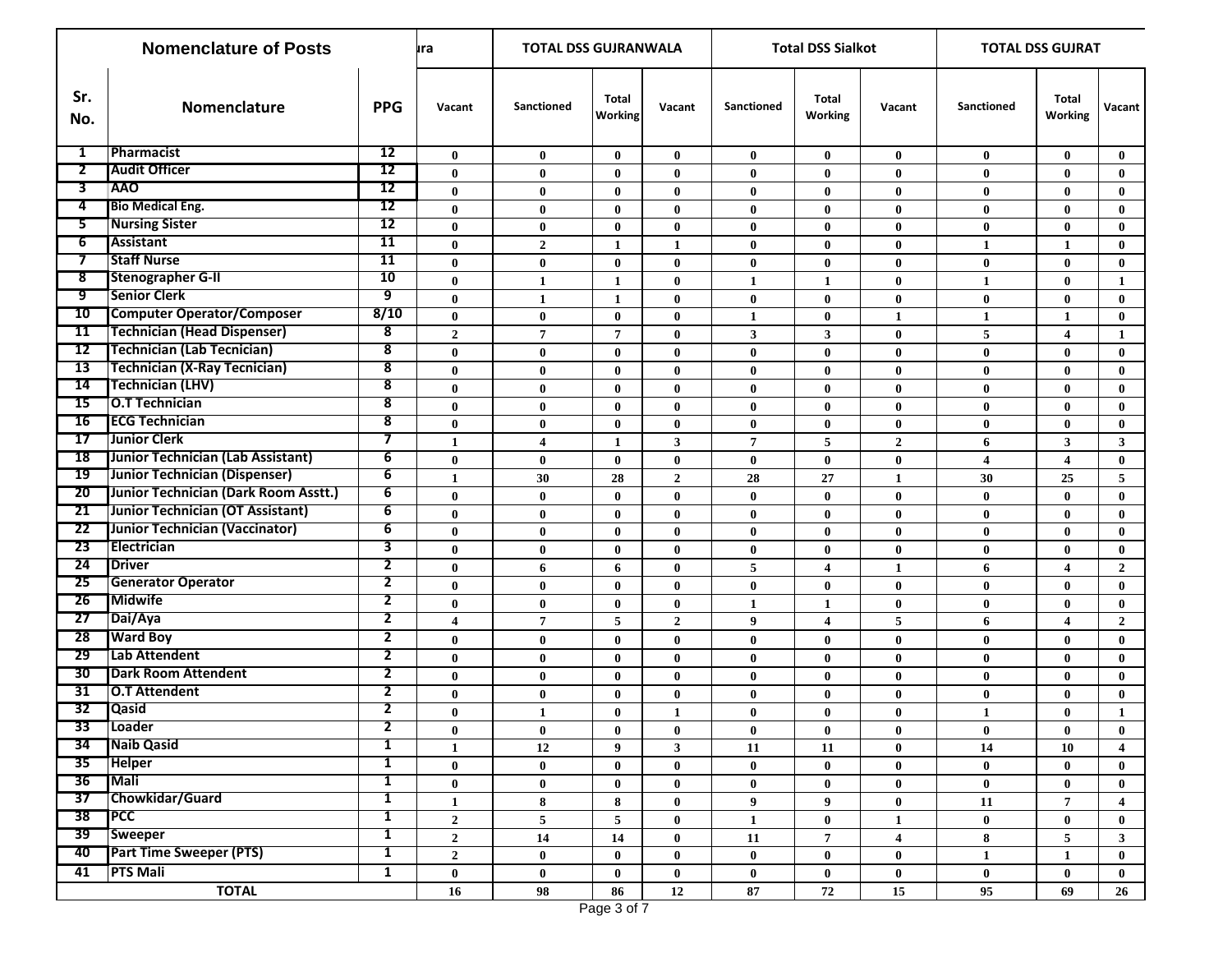|                          | <b>Nomenclature of Posts</b>         | <b>TOTAL DSS MULTAN</b> |                  |                  |                | <b>TOTAL DSS BAHAWALPUR</b> |                  | <b>TOTAL RYK</b> |                         |                      |                         |
|--------------------------|--------------------------------------|-------------------------|------------------|------------------|----------------|-----------------------------|------------------|------------------|-------------------------|----------------------|-------------------------|
| Sr.<br>No.               | Nomenclature                         | <b>PPG</b>              | Sanctio<br>ned   | Working          | Vacant         | <b>Sanctioned</b>           | Working          | Vacant           | <b>Sanctioned</b>       | <b>Total Working</b> | Vacant                  |
| 1                        | Pharmacist                           | 12                      | $\bf{0}$         | $\bf{0}$         | $\bf{0}$       | $\mathbf{0}$                | $\bf{0}$         | $\bf{0}$         | $\bf{0}$                | $\mathbf{0}$         | $\bf{0}$                |
| $\overline{2}$           | <b>Audit Officer</b>                 | 12                      | $\bf{0}$         | $\bf{0}$         | $\bf{0}$       | $\bf{0}$                    | $\bf{0}$         | $\bf{0}$         | $\bf{0}$                | $\bf{0}$             | $\bf{0}$                |
| 3                        | <b>TAAO</b>                          | 12                      | $\bf{0}$         | $\bf{0}$         | $\bf{0}$       | $\bf{0}$                    | $\bf{0}$         | $\bf{0}$         | $\bf{0}$                | $\bf{0}$             | $\bf{0}$                |
| 4                        | <b>Bio Medical Eng.</b>              | 12                      | $\bf{0}$         | $\bf{0}$         | $\bf{0}$       | $\bf{0}$                    | $\bf{0}$         | $\bf{0}$         | $\bf{0}$                | $\bf{0}$             | $\bf{0}$                |
| 5.                       | <b>Nursing Sister</b>                | $\overline{12}$         | $\bf{0}$         | $\bf{0}$         | $\bf{0}$       | $\bf{0}$                    | $\bf{0}$         | $\bf{0}$         | $\bf{0}$                | $\mathbf{0}$         | $\bf{0}$                |
| $6^-$                    | <b>Assistant</b>                     | $\overline{11}$         | $\overline{2}$   | $\mathbf{2}$     | $\bf{0}$       | $\mathbf{1}$                | 1                | $\bf{0}$         | $\bf{0}$                | $\bf{0}$             | $\bf{0}$                |
| $\overline{\phantom{a}}$ | <b>Staff Nurse</b>                   | 11                      | $\bf{0}$         | $\bf{0}$         | $\bf{0}$       | $\bf{0}$                    | $\bf{0}$         | $\bf{0}$         | $\bf{0}$                | $\bf{0}$             | $\bf{0}$                |
| $\overline{\mathbf{8}}$  | <b>Stenographer G-II</b>             | 10                      | $\mathbf{1}$     | $\bf{0}$         | 1              | $\mathbf{1}$                | 1                | $\bf{0}$         | $\bf{0}$                | $\bf{0}$             | $\bf{0}$                |
| ஏ                        | <b>Senior Clerk</b>                  | 9                       | $\bf{0}$         | $\bf{0}$         | $\bf{0}$       | $\bf{0}$                    | $\bf{0}$         | $\bf{0}$         | $\bf{0}$                | $\bf{0}$             | $\bf{0}$                |
| 10                       | <b>Computer Operator/Composer</b>    | 8/10                    | $\mathbf{1}$     | $\mathbf{1}$     | $\bf{0}$       | $\bf{0}$                    | $\bf{0}$         | $\bf{0}$         | $\bf{0}$                | $\bf{0}$             | $\bf{0}$                |
| 11                       | <b>Technician (Head Dispenser)</b>   | 8                       | 11               | 8                | 3              | 11                          | 11               | $\bf{0}$         | 5                       | 5                    | $\bf{0}$                |
| 12                       | <b>Technician (Lab Tecnician)</b>    | 8                       | $\bf{0}$         | $\bf{0}$         | $\bf{0}$       | $\mathbf{1}$                | $\mathbf{1}$     | $\bf{0}$         | $\bf{0}$                | $\bf{0}$             | $\bf{0}$                |
| 13                       | <b>Technician (X-Ray Tecnician)</b>  | $\overline{\mathbf{8}}$ | $\bf{0}$         | $\bf{0}$         | $\bf{0}$       | $\mathbf{1}$                | 1                | $\bf{0}$         | $\bf{0}$                | $\bf{0}$             | $\bf{0}$                |
| 14                       | <b>Technician (LHV)</b>              | $\overline{\mathbf{8}}$ | 1                | $\bf{0}$         | 1              | $\bf{0}$                    | $\bf{0}$         | $\bf{0}$         | $\bf{0}$                | $\bf{0}$             | $\bf{0}$                |
| 15                       | O.T Technician                       | 8                       | $\bf{0}$         | $\bf{0}$         | $\bf{0}$       | $\bf{0}$                    | $\bf{0}$         | $\bf{0}$         | $\bf{0}$                | $\bf{0}$             | $\bf{0}$                |
| 16                       | <b>ECG Technician</b>                | 8                       | $\bf{0}$         | $\bf{0}$         | $\bf{0}$       | $\bf{0}$                    | $\bf{0}$         | $\bf{0}$         | $\bf{0}$                | $\bf{0}$             | $\bf{0}$                |
| 17                       | <b>Junior Clerk</b>                  | 7                       | 8                | 6                | $\overline{2}$ | $\overline{\mathbf{4}}$     | 1                | $\mathbf{3}$     | $\mathbf{1}$            | $\bf{0}$             | $\mathbf{1}$            |
| 18                       | Junior Technician (Lab Assistant)    | 6                       | $\mathbf{3}$     | $\boldsymbol{2}$ | $\mathbf{1}$   | $\bf{0}$                    | $\bf{0}$         | $\bf{0}$         | $\mathbf{1}$            | $\mathbf{1}$         | $\bf{0}$                |
| 19                       | Junior Technician (Dispenser)        | 6                       | 46               | 44               | $\overline{2}$ | 21                          | 17               | $\overline{4}$   | 21                      | 19                   | $\overline{2}$          |
| 20 <sup>2</sup>          | Junior Technician (Dark Room Asstt.) | 6                       | $\bf{0}$         | $\bf{0}$         | $\bf{0}$       | $\mathbf{1}$                | 1                | $\bf{0}$         | $\bf{0}$                | $\bf{0}$             | $\bf{0}$                |
| 21                       | Junior Technician (OT Assistant)     | 6                       | $\bf{0}$         | $\bf{0}$         | $\bf{0}$       | $\bf{0}$                    | $\bf{0}$         | $\bf{0}$         | $\bf{0}$                | $\bf{0}$             | $\bf{0}$                |
| 22                       | Junior Technician (Vaccinator)       | 6                       | $\bf{0}$         | $\bf{0}$         | $\bf{0}$       | $\mathbf{1}$                | $\mathbf{1}$     | $\bf{0}$         | $\bf{0}$                | $\bf{0}$             | $\bf{0}$                |
| 23                       | Electrician                          | 3                       | $\bf{0}$         | $\bf{0}$         | $\bf{0}$       | $\bf{0}$                    | $\bf{0}$         | $\bf{0}$         | $\bf{0}$                | $\bf{0}$             | $\bf{0}$                |
| 24                       | <b>TDriver</b>                       | 2                       | 9                | 8                | $\mathbf{1}$   | 6                           | 6                | $\bf{0}$         | $\overline{\mathbf{4}}$ | 4                    | $\bf{0}$                |
| 25                       | <b>Generator Operator</b>            | 2                       | $\bf{0}$         | $\bf{0}$         | $\bf{0}$       | $\bf{0}$                    | $\bf{0}$         | $\bf{0}$         | $\bf{0}$                | $\mathbf{0}$         | $\bf{0}$                |
| 26                       | <b>Midwife</b>                       | 2                       | $\bf{0}$         | $\bf{0}$         | $\bf{0}$       | $\bf{0}$                    | $\bf{0}$         | $\bf{0}$         | $\bf{0}$                | $\bf{0}$             | $\bf{0}$                |
| 27                       | Dai/Aya                              | $\overline{\mathbf{2}}$ | 15               | $\overline{7}$   | 8              | $\overline{7}$              | $\mathbf{2}$     | 5                | 6                       | 4                    | $\overline{2}$          |
| 28                       | <b>Ward Boy</b>                      | $\mathbf{2}$            | $\bf{0}$         | $\bf{0}$         | $\bf{0}$       | $\bf{0}$                    | $\bf{0}$         | $\bf{0}$         | $\bf{0}$                | $\bf{0}$             | $\bf{0}$                |
| 29                       | Lab Attendent                        | 2                       | $\bf{0}$         | $\bf{0}$         | $\bf{0}$       | $\bf{0}$                    | $\bf{0}$         | $\bf{0}$         | $\bf{0}$                | $\bf{0}$             | $\bf{0}$                |
| 30                       | <b>Dark Room Attendent</b>           | 2                       | $\bf{0}$         | $\bf{0}$         | $\bf{0}$       | $\bf{0}$                    | $\bf{0}$         | $\bf{0}$         | $\bf{0}$                | $\bf{0}$             | $\bf{0}$                |
| 31                       | <b>O.T Attendent</b>                 | 2                       | $\bf{0}$         | $\bf{0}$         | $\bf{0}$       | $\bf{0}$                    | $\bf{0}$         | $\bf{0}$         | $\bf{0}$                | $\bf{0}$             | $\bf{0}$                |
| 32                       | <b>Qasid</b>                         | 2                       | $\mathbf{1}$     | $\bf{0}$         | $\mathbf{1}$   | $\mathbf{1}$                | $\mathbf{1}$     | $\bf{0}$         | $\bf{0}$                | $\bf{0}$             | $\bf{0}$                |
| 33                       | Loader                               | 2                       | $\boldsymbol{0}$ | $\bf{0}$         | $\pmb{0}$      | $\bf{0}$                    | $\pmb{0}$        | $\bf{0}$         | $\boldsymbol{0}$        | $\bf{0}$             | $\bf{0}$                |
|                          | 34 Naib Qasid                        | $\mathbf{1}$            | 17               | 10               | $\overline{7}$ | 8                           | 6                | $\overline{2}$   | $\boldsymbol{9}$        | 6                    | $\mathbf{3}$            |
| 35                       | <b>Helper</b>                        | $\mathbf{1}$            | $\bf{0}$         | $\bf{0}$         | $\bf{0}$       | $\mathbf{0}$                | $\bf{0}$         | $\bf{0}$         | $\mathbf{0}$            | $\mathbf{0}$         | $\bf{0}$                |
| 36                       | <b>Mali</b>                          | 1                       | $\bf{0}$         | $\bf{0}$         | $\bf{0}$       | $\mathbf{2}$                | $\overline{2}$   | $\bf{0}$         | $\bf{0}$                | $\bf{0}$             | $\bf{0}$                |
| 37                       | Chowkidar/Guard                      | 1                       | 15               | 9                | 6              | 5                           | 4                | $\mathbf{1}$     | $5\phantom{.0}$         | $\mathbf{3}$         | $\overline{2}$          |
| 38                       | <b>TPCC</b>                          | 1                       | $\boldsymbol{9}$ | 6                | 3 <sup>1</sup> | 9                           | 9                | $\bf{0}$         | $5\phantom{.0}$         | $\mathbf{1}$         | $\overline{\mathbf{4}}$ |
| 39                       | <b>Sweeper</b>                       | 1                       | 19               | 9                | 10             | 14                          | $\mathbf{2}$     | 12               | ${\bf 11}$              | $\overline{2}$       | 9                       |
| 40                       | <b>Part Time Sweeper (PTS)</b>       | 1                       | $\boldsymbol{2}$ | $\bf 2$          | $\bf{0}$       | $\mathbf{0}$                | $\bf{0}$         | $\bf{0}$         | $\mathbf{1}$            | $\bf{0}$             | $\mathbf{1}$            |
| 41                       | <b>PTS Mali</b>                      | $\mathbf{1}$            | $\mathbf 0$      | $\mathbf{0}$     | $\bf{0}$       | $\bf{0}$                    | $\boldsymbol{0}$ | $\bf{0}$         | $\bf{0}$                | $\mathbf{0}$         | $\bf{0}$                |
|                          | <b>TOTAL</b>                         |                         | 160              | 114              | 46             | 94                          | $\bf 67$         | 27               | 69                      | 45                   | ${\bf 24}$              |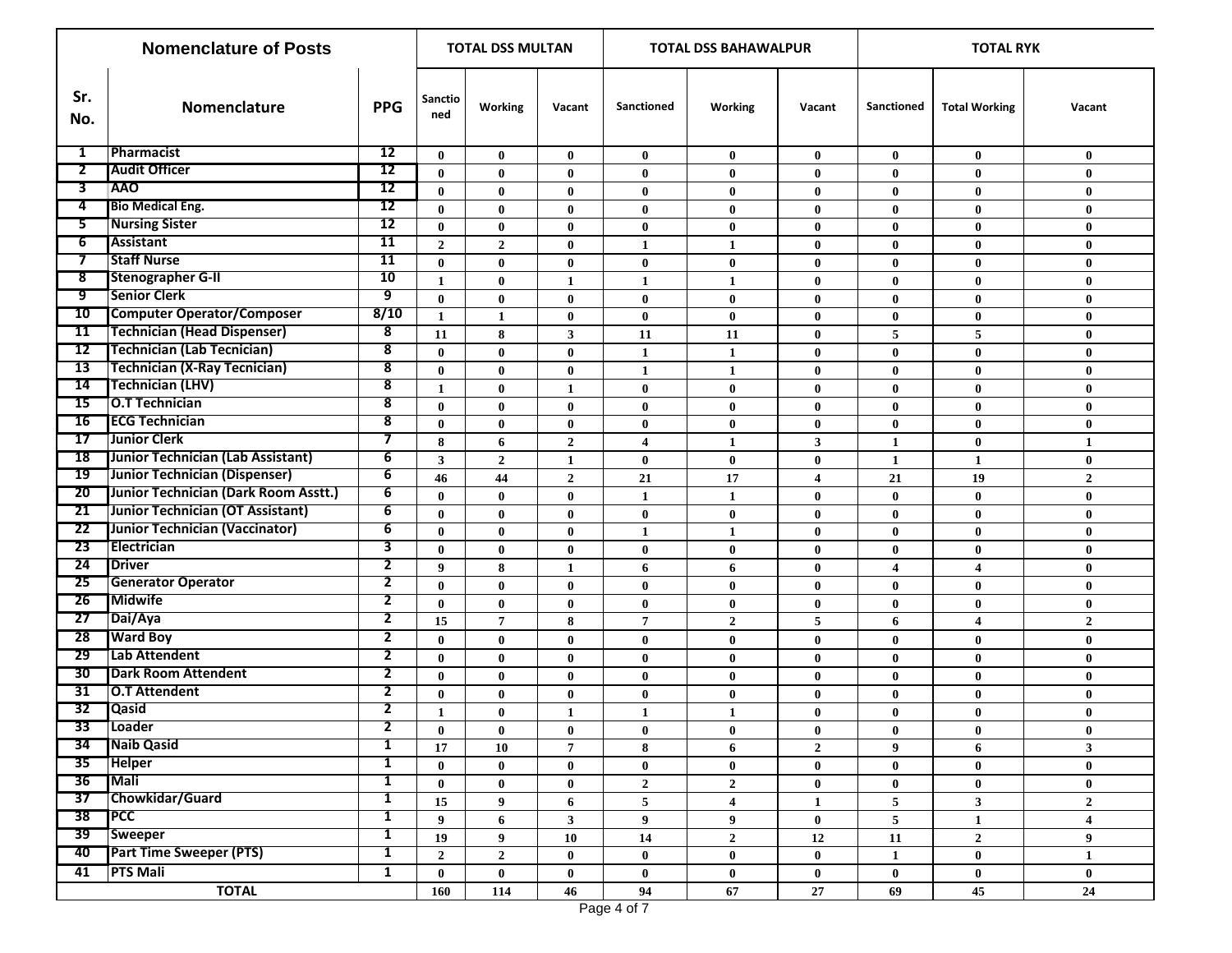|                 | <b>Nomenclature of Posts</b>         |                         | <b>TOTAL DSS Sargodha</b> |                      |                 | <b>Total DG Khan</b>    | <b>TOTAL DSS MUZAFAR</b> |                 |                |                      |
|-----------------|--------------------------------------|-------------------------|---------------------------|----------------------|-----------------|-------------------------|--------------------------|-----------------|----------------|----------------------|
| Sr.<br>No.      | Nomenclature                         | <b>PPG</b>              | Sanctioned                | <b>Total Working</b> | Vacant          | <b>Sanctioned</b>       | <b>Total Working</b>     | Vacant          | Sanctioned     | <b>Total Working</b> |
| 1               | Pharmacist                           | 12                      | $\bf{0}$                  | $\bf{0}$             | $\bf{0}$        | $\bf{0}$                | $\bf{0}$                 | $\bf{0}$        | $\bf{0}$       | $\bf{0}$             |
| $\overline{2}$  | <b>Audit Officer</b>                 | 12                      | $\bf{0}$                  | $\bf{0}$             | $\bf{0}$        | $\bf{0}$                | $\bf{0}$                 | $\mathbf{0}$    | $\bf{0}$       | $\bf{0}$             |
| 3               | <b>TAAO</b>                          | 12                      | $\bf{0}$                  | $\bf{0}$             | $\bf{0}$        | $\bf{0}$                | $\bf{0}$                 | $\bf{0}$        | $\bf{0}$       | $\bf{0}$             |
| 4               | <b>Bio Medical Eng.</b>              | 12                      | $\bf{0}$                  | $\bf{0}$             | $\bf{0}$        | $\bf{0}$                | $\bf{0}$                 | $\mathbf{0}$    | $\bf{0}$       | $\bf{0}$             |
| 5.              | <b>Nursing Sister</b>                | 12                      | $\bf{0}$                  | $\bf{0}$             | $\bf{0}$        | $\bf{0}$                | $\bf{0}$                 | $\bf{0}$        | $\bf{0}$       | $\bf{0}$             |
| $6^-$           | Assistant                            | 11                      | $\mathbf{1}$              | $\mathbf{1}$         | $\bf{0}$        | 1                       | $\mathbf{1}$             | $\bf{0}$        | $\bf{0}$       | $\bf{0}$             |
| $\tau$          | <b>Staff Nurse</b>                   | 11                      | $\bf{0}$                  | $\bf{0}$             | $\bf{0}$        | $\bf{0}$                | $\bf{0}$                 | $\bf{0}$        | $\bf{0}$       | $\bf{0}$             |
| 8               | Stenographer G-II                    | 10                      | $\mathbf{1}$              | $\mathbf{1}$         | $\bf{0}$        | $\bf{0}$                | $\bf{0}$                 | $\bf{0}$        | $\mathbf{1}$   | $\bf{0}$             |
| ஏ               | <b>Senior Clerk</b>                  | 9                       | $\bf{0}$                  | $\bf{0}$             | $\bf{0}$        | $\bf{0}$                | $\bf{0}$                 | $\bf{0}$        | 1              | $\mathbf{1}$         |
| 10              | <b>Computer Operator/Composer</b>    | 8/10                    | $\bf{0}$                  | $\bf{0}$             | $\bf{0}$        | $\bf{0}$                | $\bf{0}$                 | $\bf{0}$        | $\mathbf{1}$   | $\mathbf{1}$         |
| 11              | Technician (Head Dispenser)          | 8                       | 6                         | 6                    | $\bf{0}$        | $\mathbf{2}$            | $\overline{2}$           | $\bf{0}$        | $\overline{7}$ | 6                    |
| 12              | <b>Technician (Lab Tecnician)</b>    | 8                       | $\bf{0}$                  | $\bf{0}$             | $\bf{0}$        | $\bf{0}$                | $\bf{0}$                 | $\bf{0}$        | $\bf{0}$       | $\bf{0}$             |
| 13              | Technician (X-Ray Tecnician)         | 8                       | $\bf{0}$                  | $\bf{0}$             | $\bf{0}$        | $\bf{0}$                | $\bf{0}$                 | $\bf{0}$        | 1              | $\mathbf{1}$         |
| 14              | Technician (LHV)                     | 8                       | $\bf{0}$                  | $\bf{0}$             | $\bf{0}$        | $\bf{0}$                | $\bf{0}$                 | $\bf{0}$        | $\bf{0}$       | $\bf{0}$             |
| 15              | <b>O.T Technician</b>                | 8                       | $\bf{0}$                  | $\bf{0}$             | $\bf{0}$        | $\bf{0}$                | $\bf{0}$                 | $\bf{0}$        | $\bf{0}$       | $\bf{0}$             |
| 16              | <b>ECG Technician</b>                | 8                       | $\bf{0}$                  | $\bf{0}$             | $\bf{0}$        | $\bf{0}$                | $\bf{0}$                 | $\bf{0}$        | $\bf{0}$       | $\bf{0}$             |
| 17              | Junior Clerk                         | 7                       | $\overline{\mathbf{4}}$   | $\overline{2}$       | $\overline{2}$  | $\mathbf{1}$            | $\mathbf{1}$             | $\mathbf{0}$    | $\overline{2}$ | $\overline{2}$       |
|                 | 18 Junior Technician (Lab Assistant) | 6                       | $\mathbf{1}$              | $\bf{0}$             | $\mathbf{1}$    | $\bf{0}$                | $\bf{0}$                 | $\bf{0}$        | $\bf{0}$       | $\bf{0}$             |
|                 | 19 Junior Technician (Dispenser)     | 6                       | 46                        | 40                   | 6               | 17                      | 16                       | 1               | 33             | 31                   |
| 20              | Junior Technician (Dark Room Asstt.) | 6                       | $\bf{0}$                  | $\bf{0}$             | $\bf{0}$        | $\bf{0}$                | $\bf{0}$                 | $\bf{0}$        | $\bf{0}$       | $\bf{0}$             |
| 21              | Junior Technician (OT Assistant)     | 6                       | $\bf{0}$                  | $\bf{0}$             | $\bf{0}$        | $\bf{0}$                | $\bf{0}$                 | $\bf{0}$        | $\bf{0}$       | $\bf{0}$             |
| 22              | Junior Technician (Vaccinator)       | 6                       | $\bf{0}$                  | $\bf{0}$             | $\bf{0}$        | $\bf{0}$                | $\bf{0}$                 | $\bf{0}$        | 1              | $\mathbf{1}$         |
|                 | 23 Electrician                       | 3                       | $\bf{0}$                  | $\bf{0}$             | $\bf{0}$        | $\bf{0}$                | $\bf{0}$                 | $\bf{0}$        | $\mathbf{1}$   | $\mathbf{1}$         |
| 24              | <b>Driver</b>                        | 2                       | 13                        | 12                   | 1               | 4                       | $\overline{2}$           | $\overline{2}$  | 8              | $\overline{7}$       |
| 25              | <b>Generator Operator</b>            | $\overline{\mathbf{2}}$ | $\bf{0}$                  | $\bf{0}$             | $\bf{0}$        | $\bf{0}$                | $\bf{0}$                 | $\bf{0}$        | $\bf{0}$       | $\bf{0}$             |
| 26              | <b>Midwife</b>                       | 2                       | $\bf{0}$                  | $\bf{0}$             | $\bf{0}$        | $\bf{0}$                | $\bf{0}$                 | $\bf{0}$        | $\bf{0}$       | $\bf{0}$             |
| 27              | Dai/Aya                              | 2                       | $\overline{7}$            | 3                    | 4               | $\mathbf{2}$            | 1                        | 1               | 1              | $\bf{0}$             |
| 28              | <b>Ward Boy</b>                      | $\mathbf{2}$            | $\bf{0}$                  | $\bf{0}$             | $\bf{0}$        | $\bf{0}$                | $\bf{0}$                 | $\bf{0}$        | $\bf{0}$       | $\bf{0}$             |
| 29              | Lab Attendent                        | 2                       | $\bf{0}$                  | $\bf{0}$             | $\bf{0}$        | $\bf{0}$                | $\bf{0}$                 | $\bf{0}$        | $\bf{0}$       | $\bf{0}$             |
| 30              | <b>Dark Room Attendent</b>           | 2                       | $\bf{0}$                  | $\bf{0}$             | $\bf{0}$        | $\bf{0}$                | $\bf{0}$                 | $\bf{0}$        | $\bf{0}$       | $\bf{0}$             |
| 31              | <b>O.T Attendent</b>                 | 2                       | $\bf{0}$                  | $\bf{0}$             | $\bf{0}$        | $\bf{0}$                | $\bf{0}$                 | $\mathbf{0}$    | $\bf{0}$       | $\bf{0}$             |
| 32              | <b>Qasid</b>                         | 2                       | 1                         | $\mathbf{1}$         | $\bf{0}$        | 1                       | 1                        | $\bf{0}$        | 1              | $\mathbf{1}$         |
|                 | 33 Loader                            | $\overline{2}$          | $\bf{0}$                  | $\bf{0}$             | $\bf{0}$        | $\bf{0}$                | $\bf{0}$                 | $\bf{0}$        | $\bf{0}$       | $\bf{0}$             |
| -34             | Naib Qasid                           | $\mathbf{1}$            | 14                        | 13                   | $\mathbf{1}$    | 4                       | $\overline{4}$           | $\bf{0}$        | 10             | 6                    |
|                 | 35 Helper                            | $\mathbf{1}$            | $\mathbf{0}$              | $\bf{0}$             | $\bf{0}$        | $\bf{0}$                | $\bf{0}$                 | $\bf{0}$        | $\bf{0}$       | $\bf{0}$             |
| 36              | <b>Mali</b>                          | 1                       | $\bf{0}$                  | $\bf{0}$             | $\bf{0}$        | $\bf{0}$                | $\bf{0}$                 | $\bf{0}$        | $\mathbf{1}$   | $\bf{0}$             |
| 37              | Chowkidar/Guard                      | $\mathbf{1}$            | 9                         | 8                    | $\mathbf{1}$    | $\overline{\mathbf{4}}$ | $\mathbf{3}$             | $\mathbf{1}$    | 8              | 6                    |
| 38 <sup>7</sup> | <b>TPCC</b>                          | 1                       | 8                         | 6                    | $\mathbf{2}$    | $\mathbf{2}$            | $\overline{2}$           | $\bf{0}$        | 9              | 6                    |
|                 | 39 Sweeper                           | $\mathbf{1}$            | 16                        | 8                    | $\bf 8$         | $\mathbf 7$             | $\sqrt{5}$               | $\overline{2}$  | 14             | $\overline{7}$       |
| 40              | <b>Part Time Sweeper (PTS)</b>       | $\mathbf{1}$            | $\mathbf{1}$              | $\mathbf{1}$         | $\bf{0}$        | $\bf{0}$                | $\bf{0}$                 | $\bf{0}$        | $\bf{0}$       | $\bf{0}$             |
| 41              | <b>PTS Mali</b>                      | $\mathbf{1}$            | $\bf{0}$                  | $\bf{0}$             | $\bf{0}$        | $\bf{0}$                | $\bf{0}$                 | $\mathbf{0}$    | $\bf{0}$       | $\bf{0}$             |
|                 | <b>TOTAL</b>                         |                         | 128                       | 102                  | $26\phantom{.}$ | 45                      | 38                       | $7\phantom{.0}$ | 100            | 77                   |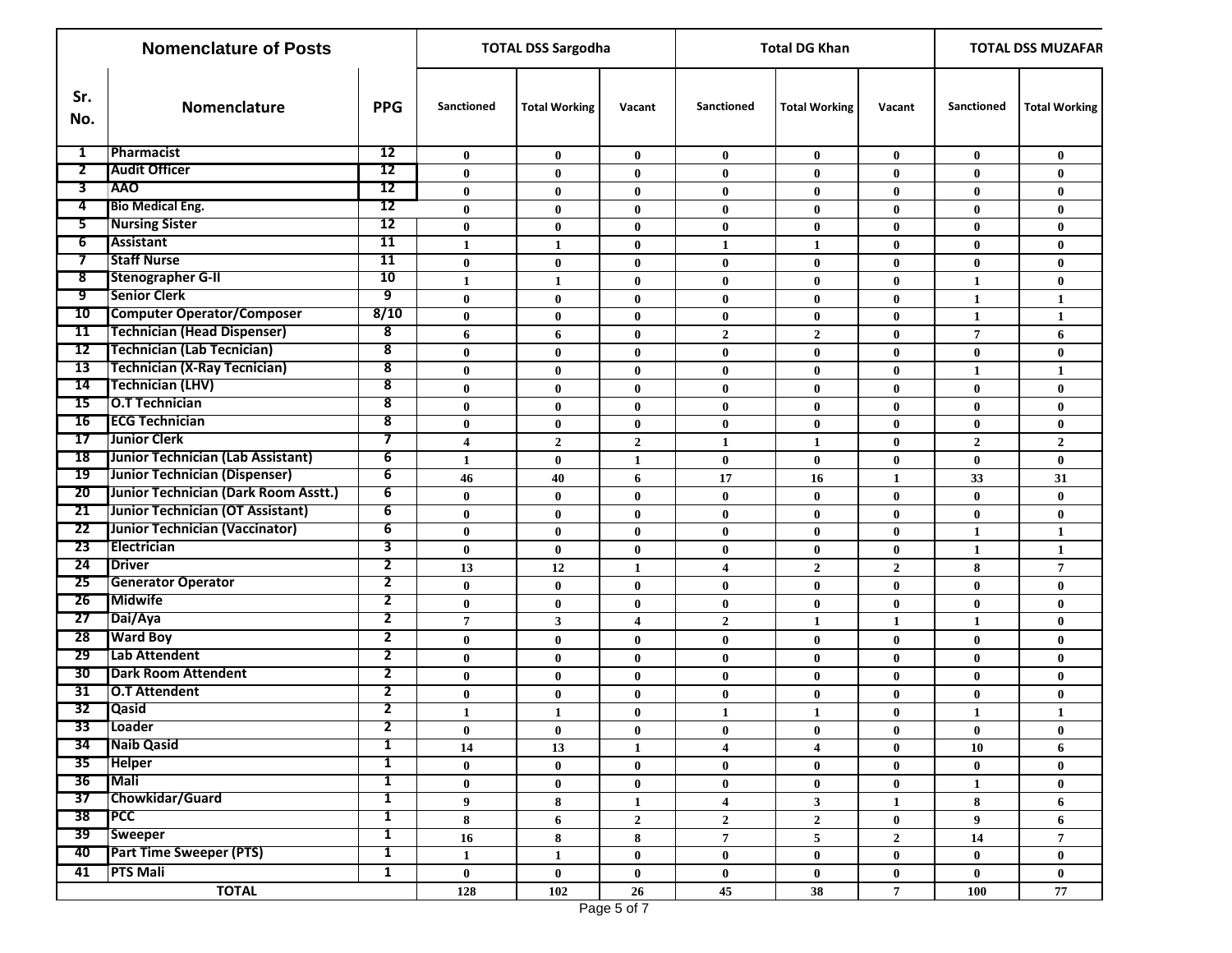|                 | <b>Nomenclature of Posts</b>         | <b>GARH</b>             |                         | <b>TOTAL DSS RAWALPINDI</b> |                  |                         | TOTAL DSS FAISALABAD EAST |                      | TOTAL DSS FAISALABAD WEST |                   |                  |                |
|-----------------|--------------------------------------|-------------------------|-------------------------|-----------------------------|------------------|-------------------------|---------------------------|----------------------|---------------------------|-------------------|------------------|----------------|
| Sr.<br>No.      | Nomenclature                         | <b>PPG</b>              | Vacant                  | <b>Sanctioned</b>           | Total<br>Working | Vacant                  | <b>Sanctioned</b>         | <b>Total Working</b> | Vacant                    | <b>Sanctioned</b> | Total<br>Working | Vacant         |
| 1               | Pharmacist                           | $\overline{12}$         | $\bf{0}$                | $\bf{0}$                    | $\bf{0}$         | $\bf{0}$                | $\bf{0}$                  | $\bf{0}$             | $\bf{0}$                  | $\bf{0}$          | $\bf{0}$         | $\bf{0}$       |
| $\overline{2}$  | <b>Audit Officer</b>                 | 12                      | $\mathbf{0}$            | $\bf{0}$                    | $\mathbf{0}$     | $\mathbf{0}$            | $\bf{0}$                  | $\mathbf{0}$         | $\bf{0}$                  | $\mathbf{0}$      | $\mathbf{0}$     | $\mathbf{0}$   |
| 3               | <b>AAO</b>                           | 12                      | $\bf{0}$                | $\bf{0}$                    | $\bf{0}$         | $\bf{0}$                | $\bf{0}$                  | $\bf{0}$             | $\bf{0}$                  | $\bf{0}$          | $\mathbf{0}$     | $\mathbf{0}$   |
| 4               | <b>Bio Medical Eng.</b>              | 12                      | $\bf{0}$                | $\bf{0}$                    | $\bf{0}$         | $\bf{0}$                | $\bf{0}$                  | $\bf{0}$             | $\bf{0}$                  | $\bf{0}$          | $\mathbf{0}$     | $\bf{0}$       |
| 5.              | <b>Nursing Sister</b>                | 12                      | $\mathbf{0}$            | $\bf{0}$                    | $\bf{0}$         | $\bf{0}$                | $\bf{0}$                  | $\bf{0}$             | $\bf{0}$                  | $\mathbf{0}$      | $\mathbf{0}$     | $\mathbf{0}$   |
| 6               | <b>Assistant</b>                     | 11                      | $\bf{0}$                | $\mathbf{2}$                | $\bf{0}$         | $\overline{2}$          | $\mathbf{2}$              | $\mathbf{1}$         | $\mathbf{1}$              | $\mathbf{1}$      | $\mathbf{0}$     | $\mathbf{1}$   |
| $\tau$          | <b>Staff Nurse</b>                   | 11                      | $\bf{0}$                | $\bf{0}$                    | $\bf{0}$         | $\bf{0}$                | $\bf{0}$                  | $\bf{0}$             | $\bf{0}$                  | $\bf{0}$          | $\bf{0}$         | $\bf{0}$       |
| 8               | <b>Stenographer G-II</b>             | 10                      | $\mathbf{1}$            | $\mathbf{1}$                | 1                | $\bf{0}$                | $\mathbf{1}$              | $\mathbf{0}$         | $\mathbf{1}$              | $\mathbf{1}$      | 1                | $\bf{0}$       |
| ர               | <b>Senior Clerk</b>                  | 9                       | $\bf{0}$                | $\mathbf{1}$                | 1                | $\bf{0}$                | $\bf{0}$                  | $\bf{0}$             | $\bf{0}$                  | $\mathbf{0}$      | $\mathbf{0}$     | $\bf{0}$       |
| 10              | <b>Computer Operator/Composer</b>    | 8/10                    | $\bf{0}$                | $\mathbf{1}$                | $\mathbf{1}$     | $\bf{0}$                | $\bf{0}$                  | $\bf{0}$             | $\bf{0}$                  | $\bf{0}$          | $\bf{0}$         | $\bf{0}$       |
| 11              | <b>Technician (Head Dispenser)</b>   | 8                       | $\mathbf{1}$            | 19                          | 18               | $\mathbf{1}$            | $\mathbf{3}$              | 3                    | $\bf{0}$                  | 16                | 13               | $\mathbf{3}$   |
| 12              | <b>Technician (Lab Tecnician)</b>    | 8                       | $\bf{0}$                | $\bf{0}$                    | $\bf{0}$         | $\bf{0}$                | $\bf{0}$                  | $\bf{0}$             | $\bf{0}$                  | $\bf{0}$          | $\mathbf{0}$     | $\bf{0}$       |
| 13              | <b>Technician (X-Ray Tecnician)</b>  | $\overline{\mathbf{8}}$ | $\bf{0}$                | $\bf{0}$                    | $\bf{0}$         | $\bf{0}$                | $\bf{0}$                  | $\bf{0}$             | $\bf{0}$                  | $\bf{0}$          | $\mathbf{0}$     | $\bf{0}$       |
| 14              | <b>Technician (LHV)</b>              | $\overline{\mathbf{8}}$ | $\bf{0}$                | $\mathbf{2}$                | $\overline{2}$   | $\bf{0}$                | $\boldsymbol{2}$          | $\bf{0}$             | $\overline{2}$            | 1                 | $\mathbf{0}$     | 1              |
| 15              | O.T Technician                       | 8                       | $\bf{0}$                | $\bf{0}$                    | $\bf{0}$         | $\bf{0}$                | $\bf{0}$                  | $\bf{0}$             | $\bf{0}$                  | $\bf{0}$          | $\bf{0}$         | $\mathbf{0}$   |
| I6              | <b>ECG Technician</b>                | $\overline{\mathbf{8}}$ | $\bf{0}$                | $\bf{0}$                    | $\bf{0}$         | $\bf{0}$                | $\bf{0}$                  | $\bf{0}$             | $\bf{0}$                  | $\bf{0}$          | $\bf{0}$         | $\mathbf{0}$   |
| 17              | Junior Clerk                         | 7                       | $\bf{0}$                | 5                           | 5                | $\bf{0}$                | 5                         | 4                    | $\mathbf{1}$              | 6                 | 6                | $\bf{0}$       |
| 18              | Junior Technician (Lab Assistant)    | 6                       | $\bf{0}$                | 3                           | $\mathbf{3}$     | $\bf{0}$                | $\bf{0}$                  | $\bf{0}$             | $\bf{0}$                  | $\mathbf{1}$      | $\bf{0}$         | $\mathbf{1}$   |
| 19              | Junior Technician (Dispenser)        | 6                       | $\overline{2}$          | 52                          | 46               | 6                       | 49                        | 42                   | $\overline{7}$            | 55                | 49               | 6              |
| 20 <sup>2</sup> | Junior Technician (Dark Room Asstt.) | $\overline{6}$          | $\bf{0}$                | $\bf{0}$                    | $\bf{0}$         | $\bf{0}$                | $\bf{0}$                  | $\mathbf{0}$         | $\bf{0}$                  | $\mathbf{0}$      | $\mathbf{0}$     | $\mathbf{0}$   |
| 21              | Junior Technician (OT Assistant)     | $6\overline{6}$         | $\bf{0}$                | $\bf{0}$                    | $\bf{0}$         | $\bf{0}$                | $\bf{0}$                  | $\mathbf{0}$         | $\bf{0}$                  | $\mathbf{0}$      | $\mathbf{0}$     | $\bf{0}$       |
| 22              | Junior Technician (Vaccinator)       | 6                       | $\bf{0}$                | $\bf{0}$                    | $\bf{0}$         | $\bf{0}$                | $\bf{0}$                  | $\bf{0}$             | $\bf{0}$                  | $\mathbf{0}$      | $\mathbf{0}$     | $\bf{0}$       |
| 23              | Electrician                          | 3                       | $\bf{0}$                | $\bf{0}$                    | $\bf{0}$         | $\bf{0}$                | $\bf{0}$                  | $\bf{0}$             | $\bf{0}$                  | $\bf{0}$          | $\bf{0}$         | $\bf{0}$       |
| 24              | <b>Driver</b>                        | $\overline{\mathbf{2}}$ | $\mathbf{1}$            | 20                          | 14               | 6                       | $\boldsymbol{9}$          | $\overline{7}$       | $\overline{2}$            | 17                | 17               | $\bf{0}$       |
| 25              | <b>Generator Operator</b>            | 2                       | $\bf{0}$                | $\bf{0}$                    | $\bf{0}$         | $\bf{0}$                | $\bf{0}$                  | $\bf{0}$             | $\bf{0}$                  | $\bf{0}$          | $\mathbf{0}$     | $\bf{0}$       |
| 26              | <b>Midwife</b>                       | 2                       | $\bf{0}$                | $\bf{0}$                    | $\bf{0}$         | $\bf{0}$                | $\bf{0}$                  | $\mathbf{0}$         | $\bf{0}$                  | $\bf{0}$          | $\mathbf{0}$     | $\mathbf{0}$   |
| 27              | Dai/Aya                              | $\overline{2}$          | 1                       | 13                          | 8                | 5                       | 12                        | $\overline{7}$       | 5                         | $\overline{7}$    | 6                | 1              |
| 28              | <b>Ward Boy</b>                      | $\overline{2}$          | $\bf{0}$                | $\bf{0}$                    | $\bf{0}$         | $\bf{0}$                | $\bf{0}$                  | $\bf{0}$             | $\bf{0}$                  | $\bf{0}$          | $\mathbf{0}$     | $\mathbf{0}$   |
| 29              | Lab Attendent                        | 2                       | $\bf{0}$                | $\bf{0}$                    | $\bf{0}$         | $\bf{0}$                | $\bf{0}$                  | $\bf{0}$             | $\bf{0}$                  | $\bf{0}$          | $\bf{0}$         | $\mathbf{0}$   |
| 30              | <b>Dark Room Attendent</b>           | $\overline{2}$          | $\bf{0}$                | $\bf{0}$                    | $\bf{0}$         | $\bf{0}$                | $\bf{0}$                  | $\bf{0}$             | $\bf{0}$                  | $\bf{0}$          | $\mathbf{0}$     | $\mathbf{0}$   |
| 31              | O.T Attendent                        | $\overline{2}$          | $\bf{0}$                | $\bf{0}$                    | $\bf{0}$         | $\bf{0}$                | $\bf{0}$                  | $\bf{0}$             | $\bf{0}$                  | $\bf{0}$          | $\bf{0}$         | $\mathbf{0}$   |
| 32              | <b>Qasid</b>                         | 2                       | $\bf{0}$                | $\mathbf{1}$                | $\mathbf{1}$     | $\bf{0}$                | $\mathbf{1}$              | $\bf{0}$             | $\mathbf{1}$              | $\mathbf{1}$      | $\mathbf{1}$     | $\bf{0}$       |
| 33              | Loader                               | 2                       | $\bf{0}$                | $\pmb{0}$                   | $\bf{0}$         | $\pmb{0}$               | $\pmb{0}$                 | $\bf{0}$             | $\bf{0}$                  | $\pmb{0}$         | $\bf{0}$         | $\mathbf{0}$   |
|                 | 34 Naib Qasid                        | $\overline{\mathbf{1}}$ | $\overline{\mathbf{4}}$ | 19                          | 13               | 6                       | 17                        | 12                   | $5\phantom{.0}$           | 20                | 20               | $\mathbf{0}$   |
|                 | 35 Helper                            | $\mathbf{1}$            | $\bf{0}$                | $\bf{0}$                    | $\mathbf{0}$     | $\bf{0}$                | $\bf{0}$                  | $\mathbf{0}$         | $\bf{0}$                  | $\bf{0}$          | $\bf{0}$         | $\mathbf{0}$   |
|                 | 36 Mali                              | 1                       | 1                       | $\bf{0}$                    | $\bf{0}$         | $\bf{0}$                | $\bf{0}$                  | $\bf{0}$             | $\bf{0}$                  | $\bf{0}$          | $\mathbf{0}$     | $\mathbf{0}$   |
| 37              | Chowkidar/Guard                      | $\mathbf{1}$            | $\overline{2}$          | $\bf{12}$                   | 9                | $\mathbf{3}$            | 16                        | 10                   | 6                         | $15\,$            | 15               | $\mathbf{0}$   |
| 38              | <b>TPCC</b>                          | $\mathbf{1}$            | $\mathbf{3}$            | $\overline{\mathbf{4}}$     | $\overline{4}$   | $\bf{0}$                | $\overline{2}$            | $\overline{2}$       | $\bf{0}$                  | $\overline{7}$    | 6                | $\mathbf{1}$   |
| 39              | Sweeper                              | $\mathbf{1}$            | $\overline{7}$          | 26                          | 13               | 13                      | 14                        | 12                   | $\overline{2}$            | $\bf 22$          | 15               | $\overline{7}$ |
| 40              | <b>Part Time Sweeper (PTS)</b>       | $\overline{1}$          | $\bf{0}$                | 4                           | $\bf{0}$         | $\overline{\mathbf{4}}$ | $\mathbf{1}$              | $\mathbf{1}$         | $\bf{0}$                  | $\mathbf{1}$      | $\mathbf{0}$     | $\mathbf{1}$   |
| 41              | <b>PTS Mali</b>                      | ${\bf 1}$               | $\bf{0}$                | $\bf{0}$                    | $\bf{0}$         | $\mathbf{0}$            | $\mathbf{3}$              | 1                    | $\mathbf{2}$              | $\bf{0}$          | $\bf{0}$         | $\mathbf{0}$   |
|                 | <b>TOTAL</b>                         |                         | 23                      | 185                         | 139              | 46                      | 137                       | 102                  | 35                        | 171               | 149              | 22             |